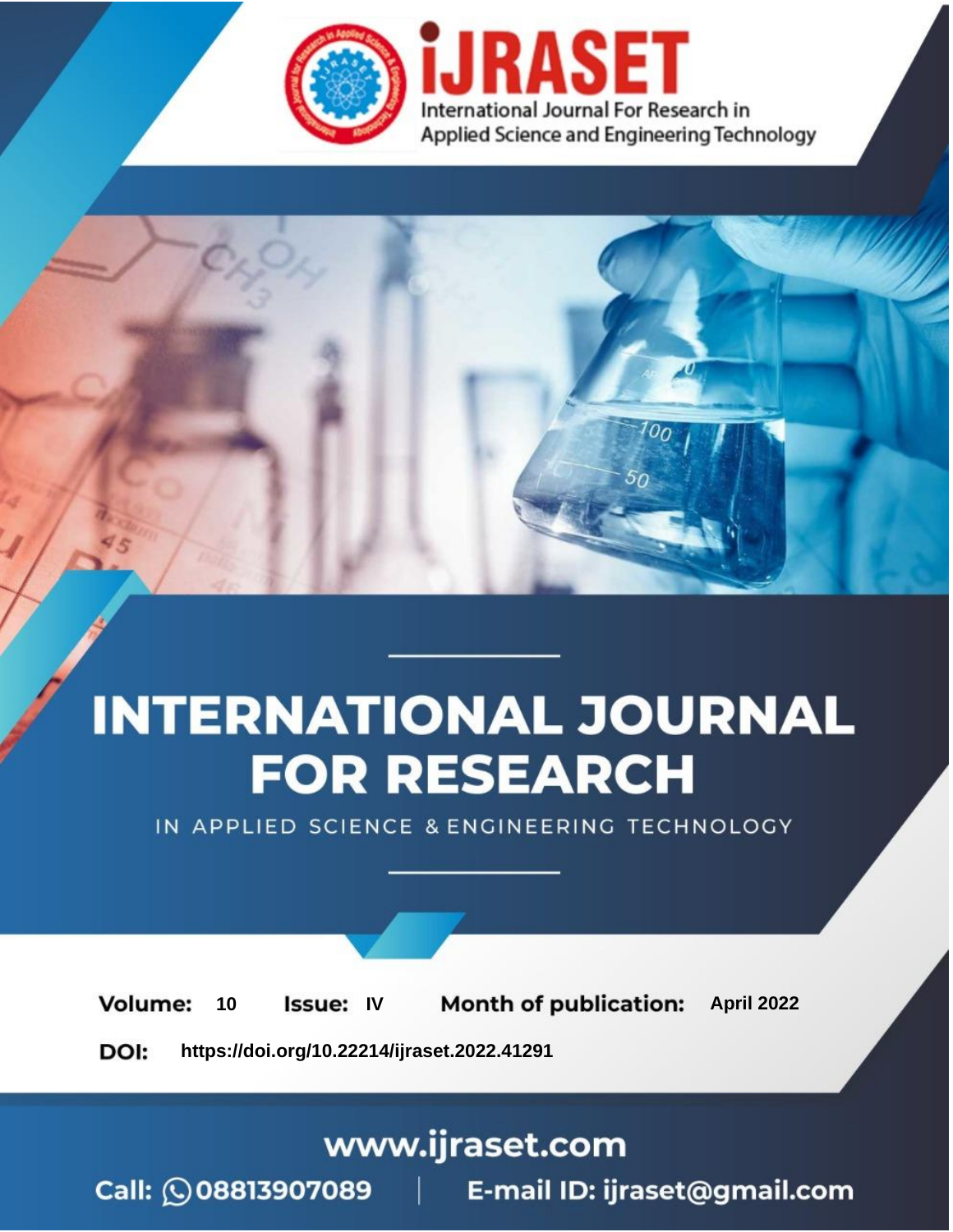

### **Detection and Classification of Plant Disease with Deep Learning**

Pooja Wadnere<sup>1</sup>, Dr. P. L. Ramteke<sup>2</sup> *1, 2Computer Science and Engineering, Sant Gadge Baba Amravati University*

*Abstract: Deep learning is a branch of artificial intelligence. In recent years, with the benefits of automatic learning and feature extraction, it's been wide involved by educational and industrial circles. It has been wide utilized in image and video processing, voice processing, and natural language processing. At a similar time, it's conjointly become an enquiry hotspot within the field of agricultural plant protection, such as plant disease recognition and pest range assessment, etc. the application of deep learning in disease recognition will avoid the disadvantages caused by artificial choice of illness spot options, make plant disease feature extraction additional objective, and improve the analysis potency and technology transformation speed. This paper provides the analysis progress of deep learning technology within the field of crop plant disease identification in recent years. during this paper, we tend to present this trends and challenges for the detection of plant leaf disease with deep learning and advanced imaging techniques. we tend to hope that this work are going to be a valuable resource for researchers UN agency study the detection of plant diseases and bug pests. At a similar time, we tend to conjointly mentioned some of the challenges and issues that require to be resolved.*

*Keywords: Deep Learning, Disease Detection, Classification, Artificial Intelligence, Leaf Disease Detection;*

#### **I. INTRODUCTION**

The circumstance of plant diseases has a pessimistic impact on agricultural production. If plant diseases are not discovered within the time period, food uncertainty will increase [1]. Early detection is the basis for efficient prevention and control of plant diseases, and they play a important role in the management and decision making of agricultural production. In recent years, plant disease detection has been a crucial issue.

Disease-infected plants usually expose obvious spots or lesions on leaves, stems, flowers, or fruits. Generally, each disease or pest condition shows a particular pattern that can be used to recognize abnormalities. Usually, the leaves are the basic source for detecting plant diseases, and many symptoms of diseases may start to appear on the leaves [2].

In many of the cases, agricultural and forestry specialist detect on-site or farmers recognize fruit tree diseases and pests based on experience. This method is not only subjective, but also lengthy, laborious, and ineffective.

The farmers who have no experience may mis-judgment and use drugs blindly during the detection process. Quality and outcome will give pollution, which will be reason of economic losses. To respond these problems, research into the use of image processing techniques for plant disease detection has become a hot research topic. The general process of using traditional image recognition processing technology to detect plant diseases is shown in Fig. 1.

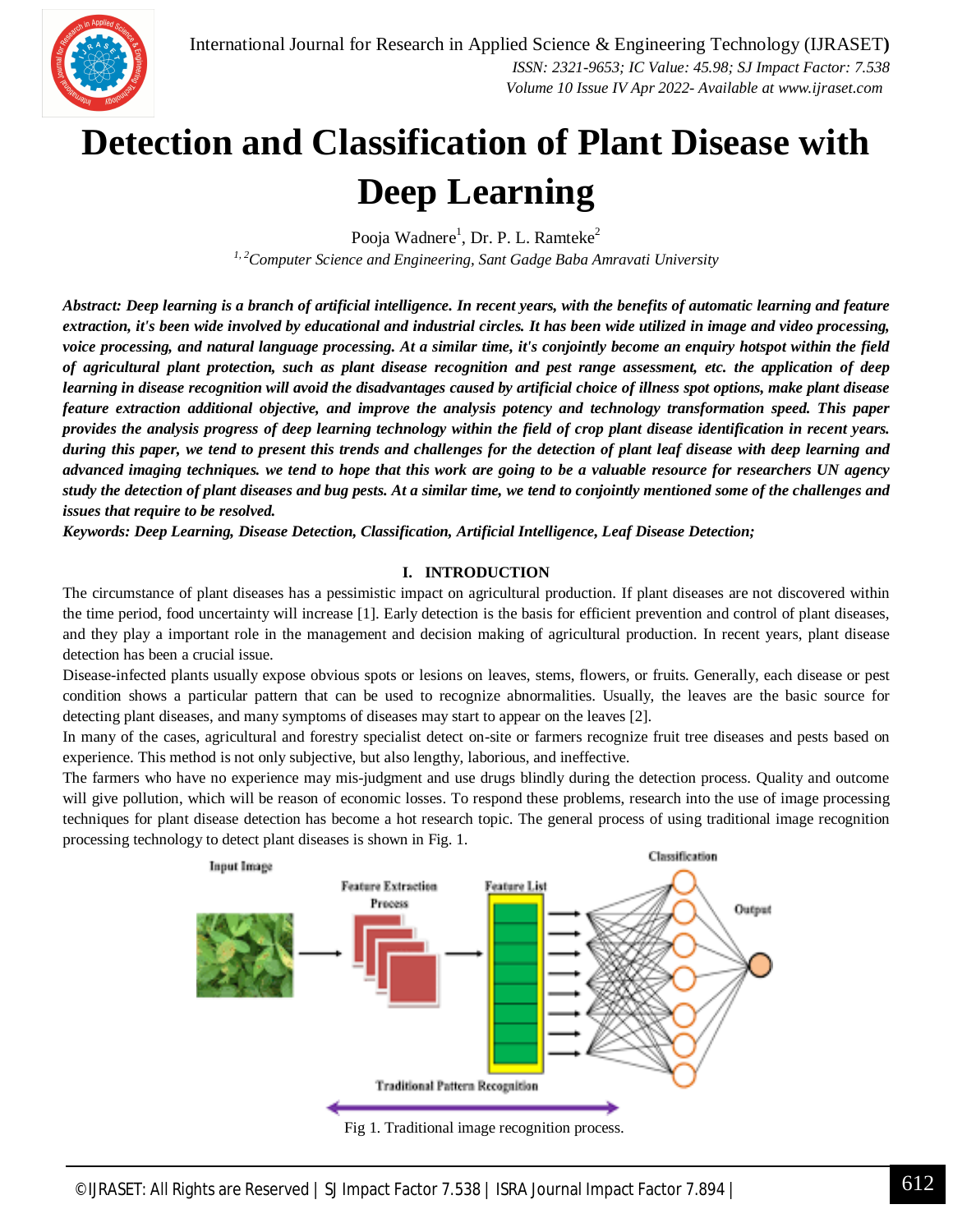International Journal for Research in Applied Science & Engineering Technology (IJRASET**)**



 *ISSN: 2321-9653; IC Value: 45.98; SJ Impact Factor: 7.538 Volume 10 Issue IV Apr 2022- Available at www.ijraset.com*

#### **II. LITERATURE SURVEY**

In the research of Dubey and Jalal [3] the K-means clustering method is used to segment the lesions regions, and they used combined the global color histogram (GCH) color coherence vector (CCV) local binary pattern (LBP), and completed local binary pattern (CLBP) to extract the color and texture features of apple marks, and they detected three types of apple diseases.

The authors Chai et al. [4] studied four diseases of tomato leaf, that include early blight and late blight leaf mildew and leaf marks, and they extracted 18 characteristic parameters such as color, texture, and shape information of tomato leaf spot images, using stepwise discriminant and Bayesian discriminant principal component analysis (PCA), respectively. The two methods named as Principal component analysis and fisher discriminant were used to extract the characteristic parameters and they constructed the discriminant model. 5 types of apple leaf diseases are selected by Li and He [5] as the objects of research. By extracting 8 features of the apple leaf spot image, such as color, texture, and shape. The BP neural network model was used to classify and recognize the diseases. The extraction of 63 parameters including texture features of rice leaf disease spots, color ,morphology, and, and applied step-based discriminant analysis by Guan et al. [6] and Bayesian discriminant method is used to classify and recognize three rice diseases (blast, stripe blight, and bacterial leaf blight) with the higher recognition accuracy of 97.2%.

The special of deep learning techniques names as convolutional neural networks (CNN), are quickly becoming the preferred methods [7]. The most popular classifier for image recognition is CNN, that shown ability in image processing and classification [8]. Plant image recognition based on leaf vein patterns [9] introduced Deep learning concept.

A deep learning model which is used to recognize 14 crop species and 26 crop diseases are trained by Mohanty et al. [10]. An accuracy of 99.35% on the test set is achieved trained model. A deep CNN is used to conduct symptom-wise recognition of four cucumber diseases (i.e., downy mildew, anthracnose, powdery mildew, and target leaf spots) by Ma et al. [11]. A system based on CNN to identify cucumber leaf disease, which realized an accuracy of 94.9% introduced by Kawasaki et al. [12].

#### **III.LEAF DISEASE DETECTION SYSTEM**

In an era once good agricultural technology is therefore advanced, mobile phones became a replacement way ''farming tool'' for farmers, which may facilitate farmers in recognize diseases and insect pests. Currently, researchers develop small programs or mobile apps to assist farmers determine crop pests and diseases. The farmer takes photos and uploads the diseased parts of the crop, and therefore the system can come back the identification result at intervals some seconds. and supply users with the diagnosis results, similarity, unwellness characteristics, causes, and prevention and control plans for users, so farmers can treat diseases and insects during a scientific manner and increase crop yields. The Faster R-CNN by increasing the size of the input layer from  $32 \times 32$ pixels to  $600 \times 600$  pixels are modified by Ozguven and Adem [13]. And they developed an automatic identification and recognition system for leaf marks disease in 3 steps of sugar beet disease severity (mild, moderate, and severe).

An improved ResNet50 model (CDCNNv2) combined with deep transfer learning and developed a classification system for the severity of crop diseases and insect pests proposed by Yu et al. [14] . In addition to realtime and fully automatic identification of crop pests and diseases, the system also developed a series of supporting functions such as prevention and control recommendations and drug recommendations. The attention mechanism with the residual structure to build the PARNet model and completed the development of the WEB application are combined by Li et al. [14]. The average accuracy of the platform for 5 tomato leaf diseases can reached 96.84%. It was 2.25%∼11.58% higher than other models (VGG16, ResNet50, and SENet).

The convolutional neural network structure redesigned and optimized by Jiang et al. [16] based on the traditional LeNet-5 network, and they proposed a convolutional neural network system for identification of ginger disease based on the four types of ginger disease that are collected in the natural environment. The identification rate of four types of ginger diseases reached 96%.

5 types of apple leaf diseases are identified by Zhou [17] that are based on transfer learning and the Faster R-CNN and they developed an apple leaf disease recognition system based on the Android platform. The detection system had an average recognition accuracy of 76.55% for apple leaf diseases.

The MobileNet network on the mobile phone are deployed by Liu et al. [18], and the average recognition accuracy of the 6 type of grape diseased leaves gathered in the field was 87.5%, and the average calculation time for a single picture was 134ms.

Esgario et al. [19] developed a system that can recognize and estimate the severity of stress caused by biological agents on coffee leaves that are based on the ResNet50 architecture . The system had an accuracy of 95.24% for the classification of biological stress on coffee leaves, and an accuracy of 86.51% for estimation of the severity.

An automatic image segmentation algorithm proposed by Xiong et al. [20] based on the GrabCut algorithm and are selected the MobileNet as DL classification model, and they designed a crop disease detection system for mobile smart devices. The system had a identification accuracy of more than 80% for a total of 27 diseases of 6 crops in the laboratory environment and the field.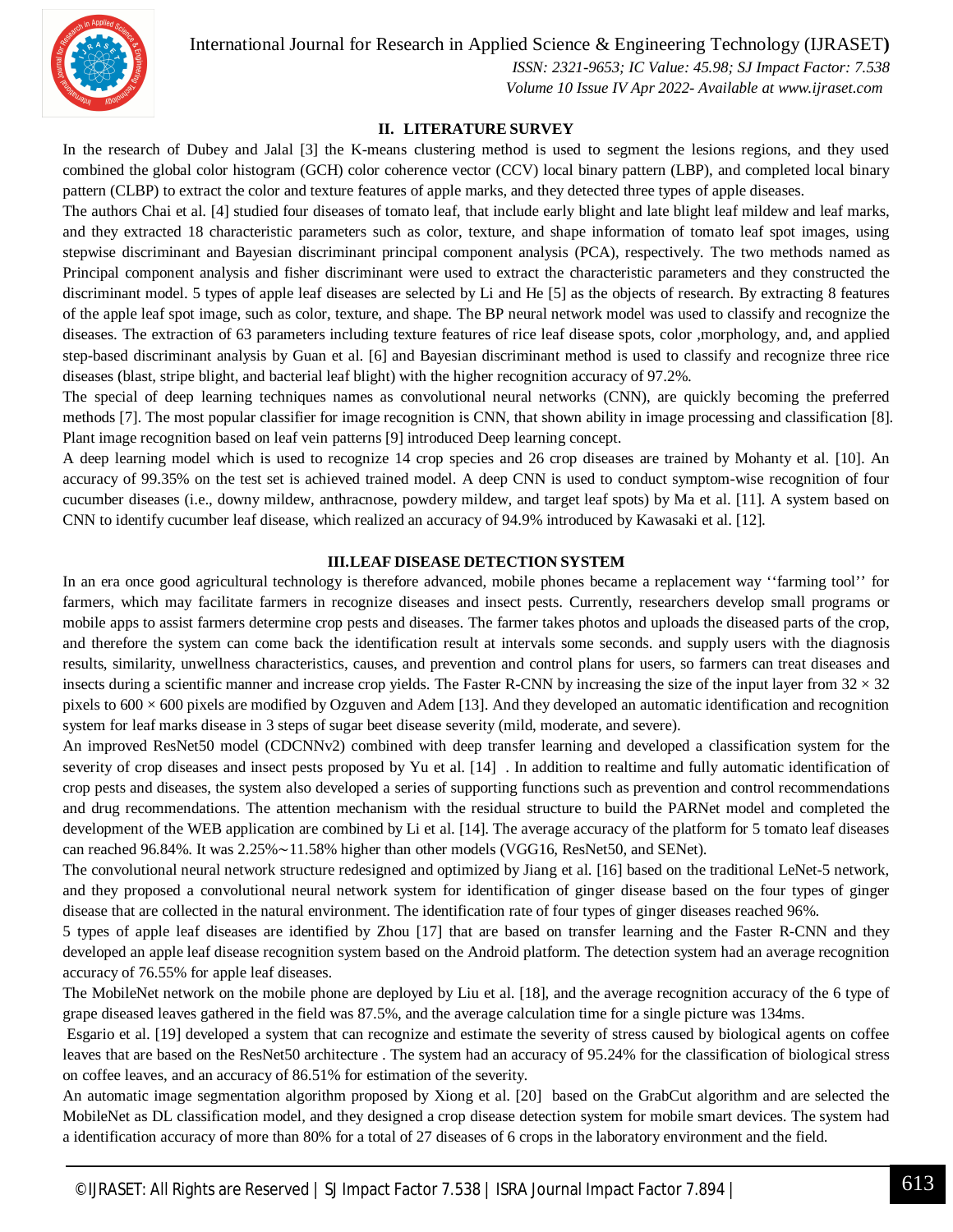

International Journal for Research in Applied Science & Engineering Technology (IJRASET**)**

 *ISSN: 2321-9653; IC Value: 45.98; SJ Impact Factor: 7.538 Volume 10 Issue IV Apr 2022- Available at www.ijraset.com*

#### **IV.CONCLUSIONS**

In this paper, we have presented a comprehensive review of recent research work done in plant leaf disease recognition using deep learning. Provided sufficient data is available for training, deep learning techniques are capable of recognizing plant leaf diseases with high accuracy. The importance of collecting large datasets with high variability, data augmentation, transfer learning, and visualization of CNN activation maps in improving classification accuracy, and the importance of small sample plant leaf disease detection and the importance of hyper-spectral imaging for early detection of plant disease have been discussed. Most of the DL frameworks proposed in the literature have good detection effects on their datasets, but the effects are not good on other datasets, that is the model has poor robustness. Therefore, better robustness DL models are needed to adapt the diverse disease datasets.

#### **V. ACKNOWLEDGMENT**

It is our proud privilege to release the feelings of our gratitude to every person who helped us directly or indirectly to conduct this research work.

#### **REFERENCES**

- [1] F. Fina, P. Birch, R. Young, J. Obu, B. Faithpraise, and C. Chatwin, ''Automatic plant pest detection and recognition using k-means clustering algorithm and correspondence filters,'' Int. J. Adv. Biotechnol. Res., vol. 4, no. 2, pp. 189–199, Jul. 2013.
- [2] M. A. Ebrahimi, M. H. Khoshtaghaza, S. Minaei, and B. Jamshidi, ''Vision-based pest detection based on SVM classification method,'' Comput. Electron. Agricult., vol. 137, pp. 52–58, May 2017.
- [3] S. R. Dubey and A. S. Jalal, ''Adapted approach for fruit disease identification using images,'' Int. J. Comput. Vis. Image Process., vol. 2, no. 3, pp. 44–58, Jul. 2012.
- [4] A.-L. Chai, B.-J. Li, Y.-X. Shi, Z.-X. Cen, H.-Y. Huang, and J. Liu, ''Recognition of tomato foliage disease based on computer vision technology,'' Acta Horticulturae Sinica, vol. 37, no. 9, pp. 1423–1430, Sep. 2010.
- [5] Z. R. Li and D. J. He, ''Research on identify technologies of apple's disease based on mobile photograph image analysis,'' Comput. Eng. Des., vol. 31, no. 13, pp. 3051–3053 and 3095, Jul. 2010.
- [6] Z.-X. Guan, J. Tang, B.-J. Yang, Y.-F. Zhou, D.-Y. Fan, and Q. Yao, ''Study on recognition method of rice disease based on image,'' Chin. J. Rice Sci., vol. 24, no. 5, pp. 497–502, May 2010.
- [7] J. G. A. Barbedo, ''Factors influencing the use of deep learning for plant disease recognition,'' Biosyst. Eng., vol. 172, pp. 84–91, Aug. 2018.
- [8] A. Kamilaris and F. X. Prenafeta-Boldú, ''Deep learning in agriculture: A survey,'' Comput. Electron. Agricult., vol. 147, pp. 70–90, Apr. 2018.
- [9] G. L. Grinblat, L. C. Uzal, M. G. Larese, and P. M. Granitto, ''Deep learning for plant identification using vein morphological patterns,'' Comput. Electron. Agricult., vol. 127, pp. 418–424, Sep. 2016.
- [10] S. P. Mohanty, D. P. Hughes, and M. Salathé, ''Using deep learning for image-based plant disease detection,'' Frontiers Plant Sci., vol. 7, p. 1419, Sep. 2016.
- [11] J. Ma, K. Du, F. Zheng, L. Zhang, Z. Gong, and Z. Sun, ''A recognition method for cucumber diseases using leaf symptom images based on deep convolutional neural network,'' Comput. Electron. Agricult., vol. 154, pp. 18–24, Nov. 2018.
- [12] Y. Kawasaki, H. Uga, S. Kagiwada, and H. Iyatomi, ''Basic study of automated diagnosis of viral plant diseases using convolutional neural networks,'' in Proc. Int. Symp. Vis. Comput., Las Vegas, NV, USA, Dec. 2015, pp. 638–645.
- [13] M. M. Ozguven and K. Adem, "Automatic detection and classification of leaf spot disease in sugar beet using deep learning algorithms," Phys. A, Stat. Mech. Appl., vol. 535, Dec. 2019, Art. no. 122537.
- [14] X.-D. Yu, M.-J. Yang, H.-Q. Zhang, D. Li, Y.-Q. Tang, and X. Yu, ''Research and application of crop diseases detection method based on transfer learning,'' Trans. Chin. Soc. Agricult. Eng., vol. 51, no. 10, pp. 252–258, May 2020.
- [15] X.-Z. Li, Y. Xu, Z.-H. Wu, Z. Gao, and L. Liu, ''Recognition system of tomato leaf disease based on attentional neural network,'' Jiangsu J. Agricult. Sci., vol. 36, no. 3, pp. 561–568, Mar. 2020.
- [16] F.-Q. Jiang, C. Li, D.-W. Yu, M. Sun, and E.-B. Zhang, "Design and experiment of tobacco leaf grade recognition system based on caffe," J. Chin. Agricult. Mech., vol. 40, no. 1, pp. 126–131, Jan. 2019.
- [17] M.-M. Zhou, "Apple foliage diseases recognition in Android system with transfer learning-based," M.S. thesis, Dept. Inf. Eng., Northwest A&F Univ., Yangling, China, 2019.
- [18] Y. Liu, Q. Feng, and S.-Z. Wang, ''Plant disease identification method based on lightweight CNN and mobile application,'' Trans. Chin. Soc. Agricult. Eng., vol. 35, no. 17, pp. 194–204, Jun. 2019.
- [19] J. G. M. Esgario, R. A. Krohling, and J. A. Ventura, ''Deep learning for classification and severity estimation of coffee leaf biotic stress,'' Comput. Electron. Agricult., vol. 169, Feb. 2020, Art. no. 105162.
- [20] Y. Xiong, L. Liang, L. Wang, J. She, and M. Wu, ''Identification of cash crop diseases using automatic image segmentation algorithm and deep learning with expanded dataset,'' Comput. Electron. Agricult., vol. 177, Oct. 2020, Art. no. 105712.